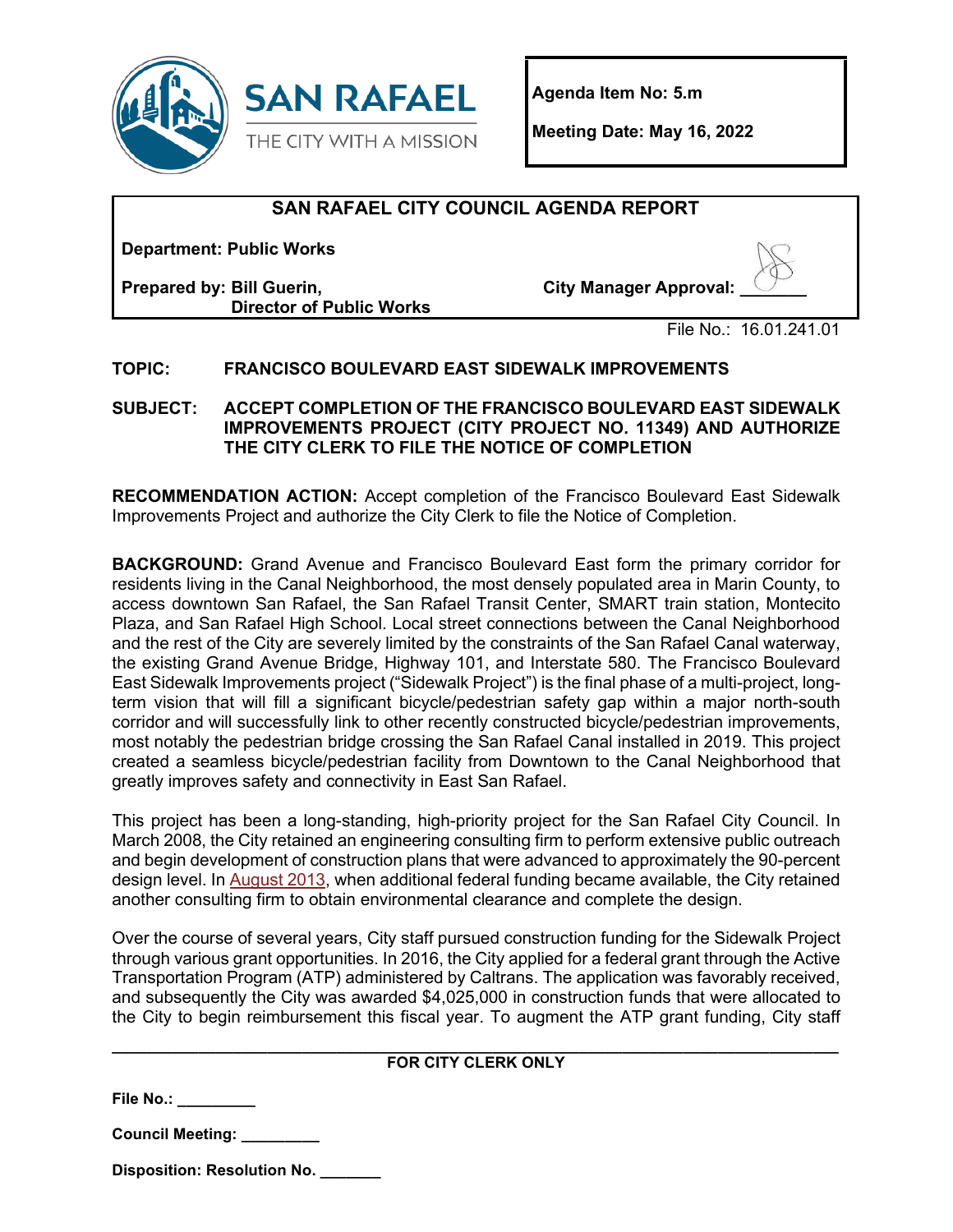# **SAN RAFAEL CITY COUNCIL AGENDA REPORT / Page: 2**

worked closely with the Transportation Authority of Marin (TAM) and identified an additional \$2,100,000 in federal funds from Congestion Mitigation and Air Quality Improvement Program (CMAQ) thus bringing the construction budget to \$6,125,000.

The project was advertised in accordance with San Rafael's Municipal Code on February 13, 2020. and sealed bids were publicly opened and read aloud April 29, 2020. On [May 18, 2020,](https://publicrecords.cityofsanrafael.org/WebLink/DocView.aspx?id=28982&dbid=0&repo=CityofSanRafael) the City Council adopted a resolution authorizing the City Manager to enter into an agreement with the low bidder, Ghilotti Bros., Inc. in the amount of \$3,996,597 and approving a construction contingency of \$563,403 with an allowance of \$900,000 for a total appropriation in an amount of \$5,460,000. Construction commenced on July 16, 2020, and all work was completed on December 20, 2021.

**ANALYSIS:** Pursuant to Civil Code Section 3093, the City is required to record a Notice of Completion upon City acceptance of the improvements. This acceptance initiates a time period during which project subcontractors may file Stop Notices seeking payment from the City from the funds owed to the Contractor for the project work.

**FISCAL IMPACT:** No fiscal impact is associated with this report.

**RECOMMENDATION ACTION:** Accept completion of the Francisco Boulevard East Sidewalk Improvements Project and authorize the City Clerk to file the Notice of Completion.

### **ATTACHMENT:**

1. Notice of Completion